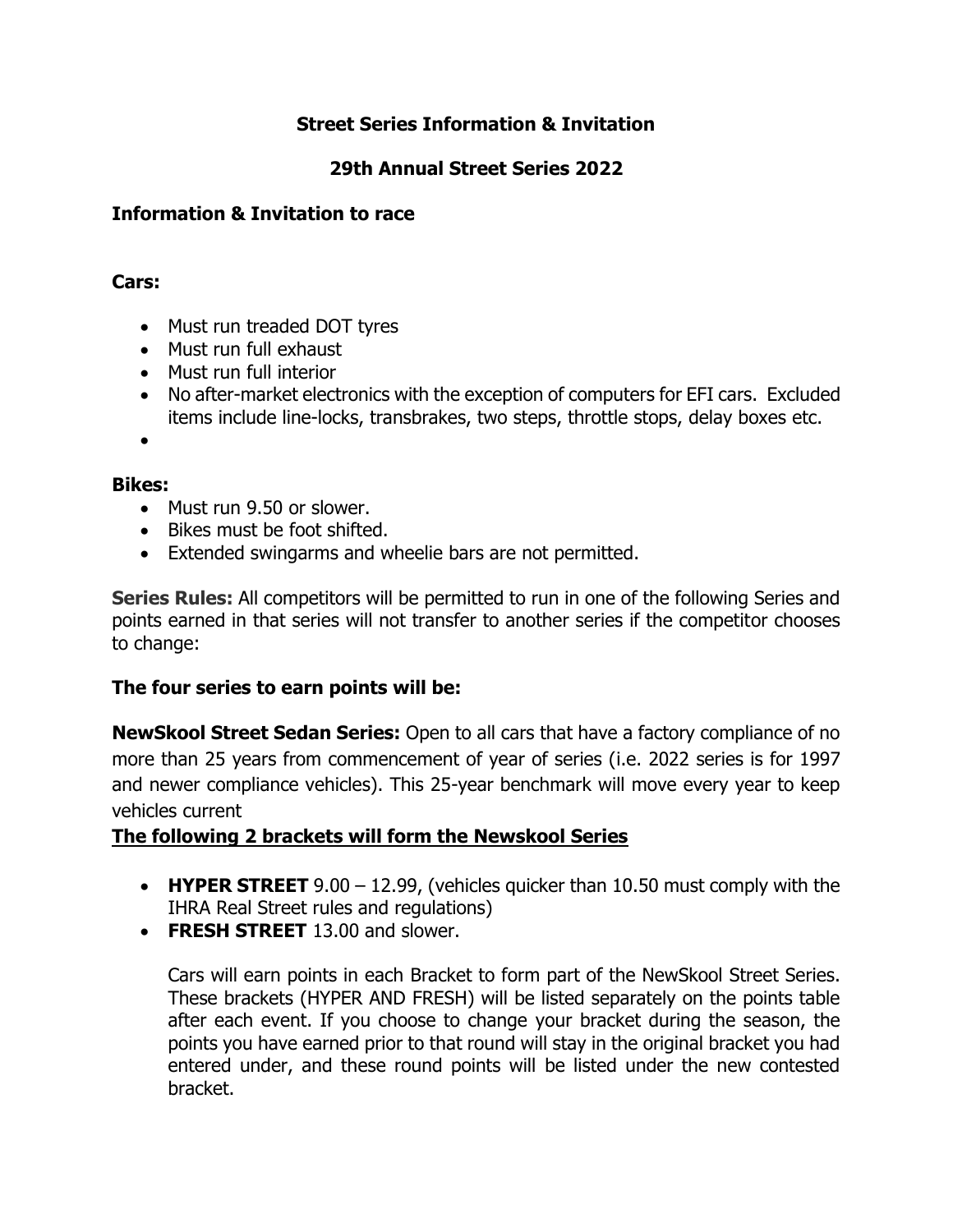**OldSkool Street Sedan Series:** Open to all cars that have a factory compliance of more than 25 years from commencement of year of series (ie. 2022 series is for 1996 and older compliance vehicles). This 25-year benchmark will move every year to keep vehicles year models current.

# **The following 2 brackets will form the Oldskool Series**

- **RADICAL STREET** 10.50 13.99, (vehicles quicker than 10.50 must comply with the IHRA rules and regulations)
- **RETRO STREET** 14.00 and slower.

Cars will earn points in each Bracket to form part of the OldSkool Street Series. These brackets (RADICAL AND RETRO) will be listed separately on the points table after each event. If you choose to change your bracket during the season, the points you have earned prior to that round will stay in the original bracket you had entered under, and these round points will be listed under the new contested bracket.

**Street Powder Puff Series:** Open to ladies only. Ladies who choose to run the Powder Puff Series are not permitted to run the same vehicle in the Street or Bike Series. A vehicle competing in Street Sedan or Street Bike series driven by another person may compete with a different lady driver in the Street Powder Puff Series. Vehicles must fit within all rules and regulations

**Street Bike Series:** Open to all street bikes 9.50 and slower.

### **Please Note:**

- Competitors must hold and produce a current Street Series Registration card to be eligible to earn points
- NewSkool and Oldskool Street will have Top 16 for the final
- Powder Puff and Street Bike will have the Top eight for the final
- In the event of a tie, on points, in any position in the top sixteen or eight in the a bracket, qualifying positions will be determined by the better performer at the last contested round of the Series. The better performer will be the competitor who lasts the longest in their elimination rounds. If there is still a tie on points the better performer will be the competitor who performs best in relation to their dialin on their last elimination run. If there is still a tie on points the better performer will be the competitor who has the better reaction time.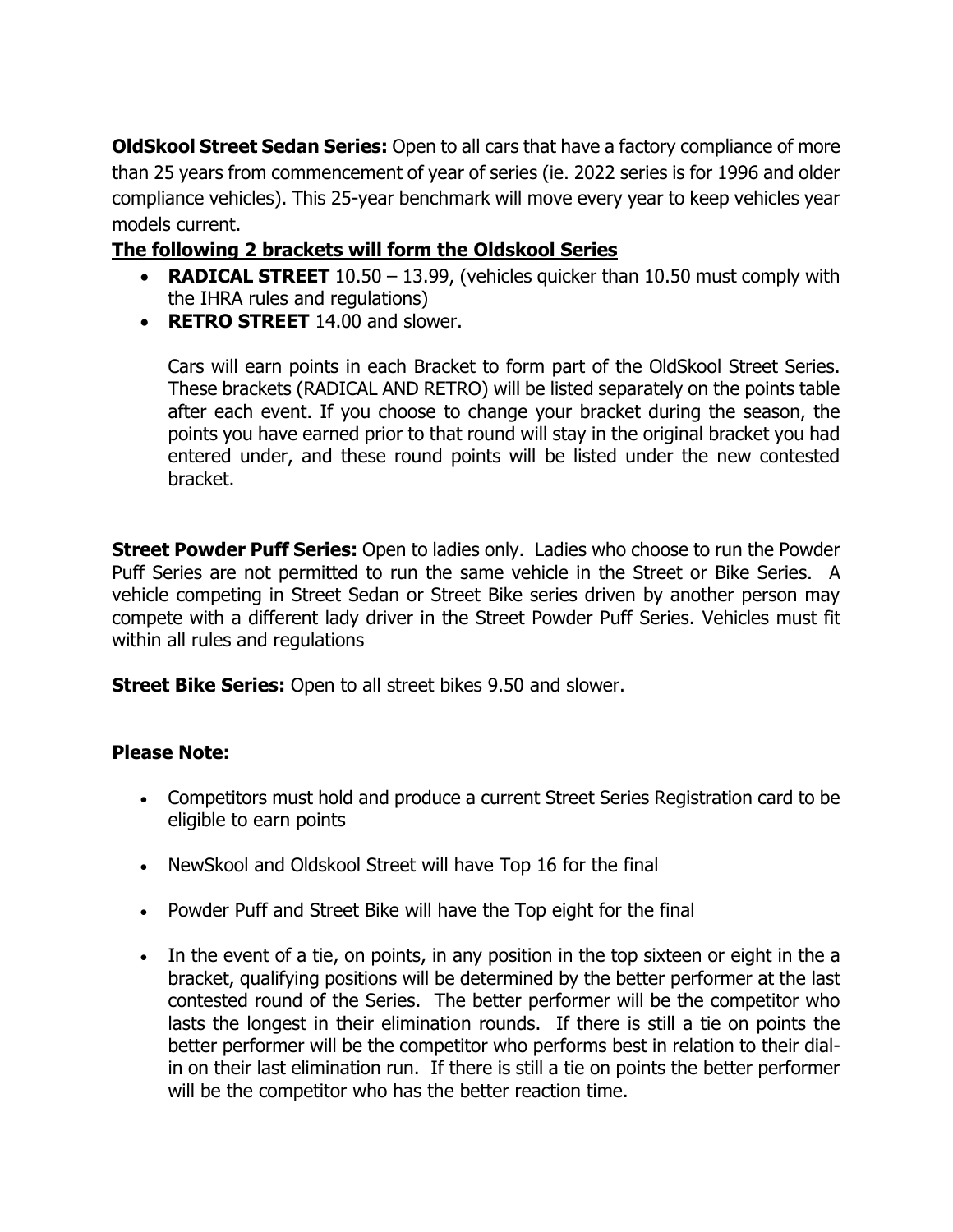• If the final round is not run due to weather the tie breaks will be determined by the previous round completed of the series.

### **All competitors, even if running the same vehicle must have a separate Street Series Registration number.**

All competitors including current IHRA licence holders will be given a special "Street Series" number.

The series commences on 5<sup>th</sup> February 2022. Please check the website for further dates.

# **Championship Shootout:**

### **New Skool** –

- 16 car shootout
- The top 8 in Hyper and the Top 8 in Fresh will automatically be entered into the top 16.

### **OldSkool** –

- 16 car shootout
- The top 8 in Radical and the top 8 in Retro will automatically be entered into the shootout

### **Powder Puff** –

- 8 car shootout
- The top 8 cars will automatically be entered into the shootout

### **Street Bike** –

- 8 bike shootout
- The top 8 bikes will automatically be entered into the shootout

The top sixteen qualifiers of NewSkool and Oldskool, and the top 8 Powder Puff and Bike Eliminator will be presented with a specially designed "Street Championship Qualifier" trophy.

We have allocated Prizemoney for the Street Series brackets, with \$1,000 to the winner and \$200 to the runner up. The bracket winners will become the Willowbank NewSkool Street Champion, Willowbank OldSkool Street Champion, Willowbank street Bike Champion and Willowbank Powder Puff Champion for 2022 and will receive the same "Track Championship" Trophy as all our Track champions. Runner-up will receive their prizemoney form on the night of the Shootout, and the winner trophies and cheques will be presented at Willowbank Raceway's Track Championship Presentation night. The winners will receive free entry to all Street Series events only and a Special pass which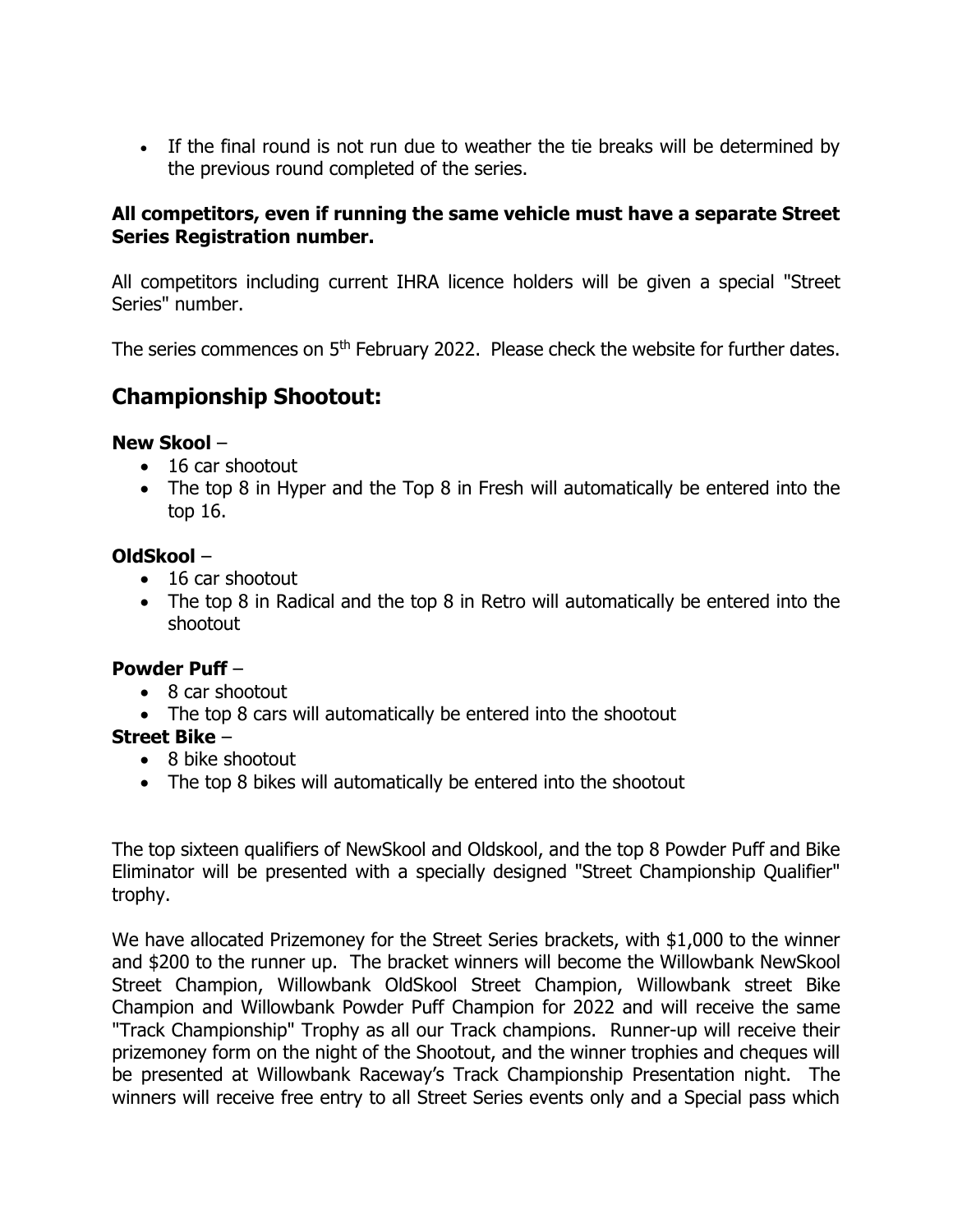admits two people to all drag racing events at Willowbank Raceway for the following season.

### **Series Points**

Points for all brackets are earned on the basis of five points for each race that you win. As well, five bonus points are awarded for entering an event, provided you do at least one run in the eliminations. Points updates are available on our website site. [www.willowbankraceway.com.au.](http://www.willowbankraceway.com.au/)

You must be registered to earn points in the series. Once you register to earn points for 2022 you will receive a hard card with your name and Street Series number on it. This is the number you have to use for the season. Please ensure you put this number in under IHRA race number when you enter online. You will need to present this hard card to scrutineering on the day.

If you earned points in the 2021 Street Series, you do not need to notify us **unless you change the series you wish to earn points in or to change your number.** This needs to be done prior to you earning any points.

If you are new or are changing series, fill out the following details NOW and send it back to us. Remember that we must have your form before you can earn points. Forms handed in at an event will not earn points for that round.

Please read the updated Full rules & regulations which can be found by following the links on the Street Series page of the website.

willowbankraceway.com.au

## **2022 Annual Street Series - Entry Details Form**

### **In nominating for the 2022 series, I confirm my car/bike meets all the rules.**

## **Important Notice - Joining the Street Series for the first time to earn points need to be in no later than the Thursday before a round.**

Please write your name next to the bracket you wish to contest and fill in the details as below

**NewSkool** HYPER STREET -